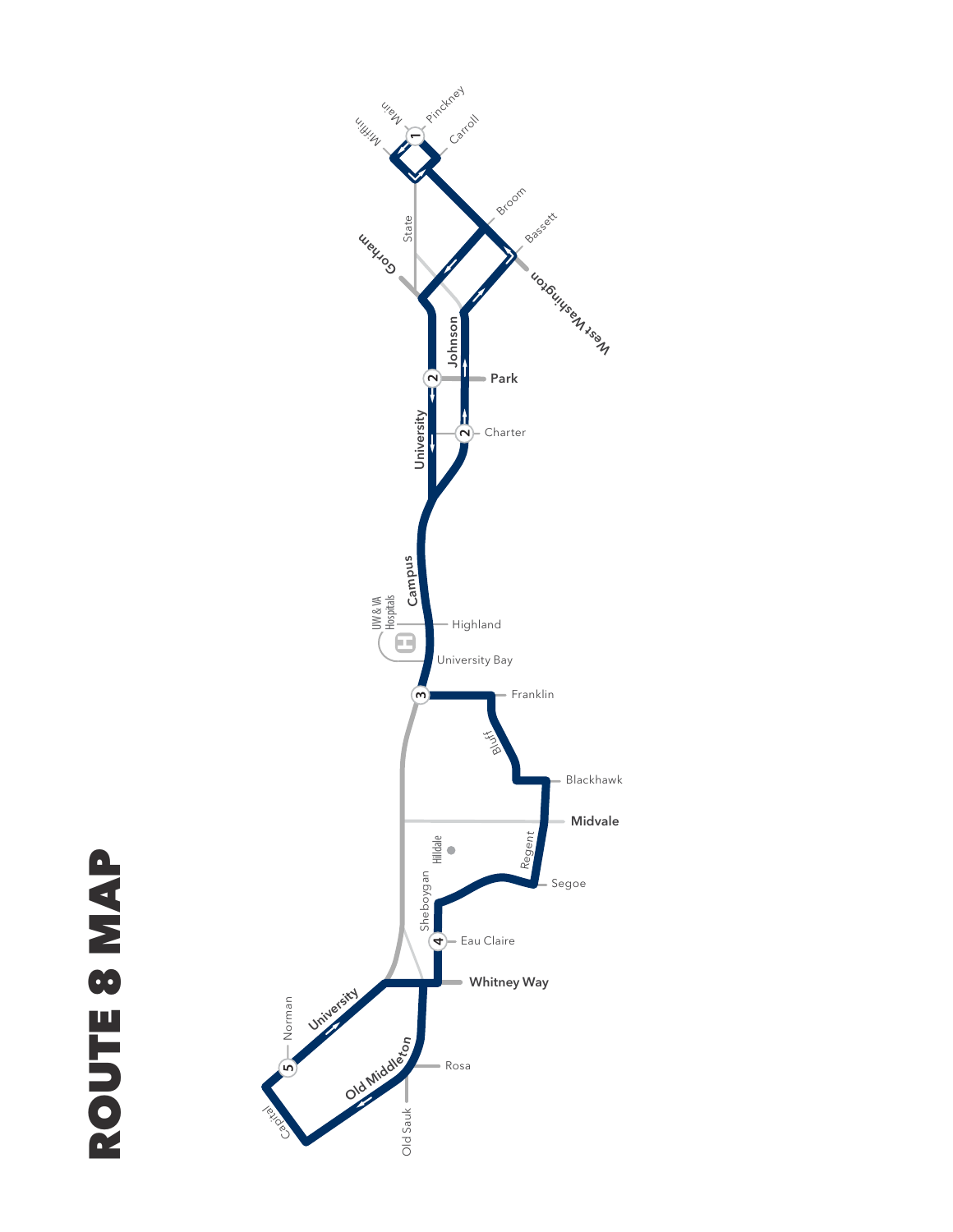| Œ | <b>ROUTE 8</b>                                                               |                                                                                                                                                    |                                                                                                                                                    |                                                                                                                                                    |                                                                                                                                                    |                                                                                                                                                    | <b>ROUTE 8</b>                                                                         |                                                                                        |                                                                                                                                                    |                                                                                                                                                    |                                                                                                                                                    |                                                                                                                                                    |                                                                                                                                                    |                                                                                        |
|---|------------------------------------------------------------------------------|----------------------------------------------------------------------------------------------------------------------------------------------------|----------------------------------------------------------------------------------------------------------------------------------------------------|----------------------------------------------------------------------------------------------------------------------------------------------------|----------------------------------------------------------------------------------------------------------------------------------------------------|----------------------------------------------------------------------------------------------------------------------------------------------------|----------------------------------------------------------------------------------------|----------------------------------------------------------------------------------------|----------------------------------------------------------------------------------------------------------------------------------------------------|----------------------------------------------------------------------------------------------------------------------------------------------------|----------------------------------------------------------------------------------------------------------------------------------------------------|----------------------------------------------------------------------------------------------------------------------------------------------------|----------------------------------------------------------------------------------------------------------------------------------------------------|----------------------------------------------------------------------------------------|
|   | Weekday                                                                      |                                                                                                                                                    | <b>Capitol Square // Spring Harbor</b>                                                                                                             |                                                                                                                                                    |                                                                                                                                                    |                                                                                                                                                    |                                                                                        | Weekday                                                                                |                                                                                                                                                    |                                                                                                                                                    | Spring Harbor // Capitol Square                                                                                                                    |                                                                                                                                                    |                                                                                                                                                    |                                                                                        |
|   | From Route                                                                   | Pinckney<br>& Main                                                                                                                                 | University<br>& Park                                                                                                                               | Franklin<br>& University                                                                                                                           | Sheboygan<br>& Eau Claire                                                                                                                          | & Norman<br>University                                                                                                                             | To Route                                                                               | From Route                                                                             | University<br>& Norman                                                                                                                             | Sheboygan<br>& Eau Claire                                                                                                                          | Franklin<br>& University                                                                                                                           | & Charter<br>Johnson                                                                                                                               | Pinckney<br>& Main                                                                                                                                 | To Route                                                                               |
|   |                                                                              |                                                                                                                                                    | $\overline{2}$                                                                                                                                     | $\overline{3}$                                                                                                                                     | $\overline{4}$                                                                                                                                     | $\overline{5}$                                                                                                                                     |                                                                                        |                                                                                        | $\overline{5}$                                                                                                                                     | $\overline{4}$                                                                                                                                     | $\overline{3}$                                                                                                                                     | $\overline{2}$                                                                                                                                     | 1                                                                                                                                                  |                                                                                        |
|   | 8<br>8<br>8<br>8<br>8<br>8<br>8<br>8<br>8<br>8<br>8<br>8<br>8<br>8<br>8<br>8 | 6:55<br>7:25<br>7:55<br>8:25<br>8:55<br>9:25<br>9:55<br>10:25<br>10:55<br>11:25<br>11:55<br>12:25<br>12:55<br>1:25<br>1:55<br>2:25<br>2:54<br>3:24 | 7:03<br>7:33<br>8:03<br>8:33<br>9:03<br>9:33<br>10:03<br>10:33<br>11:03<br>11:33<br>12:03<br>12:33<br>1:03<br>1:33<br>2:03<br>2:33<br>3:03<br>3:33 | 7:09<br>7:39<br>8:09<br>8:39<br>9:09<br>9:39<br>10:09<br>10:39<br>11:09<br>11:39<br>12:09<br>12:39<br>1:09<br>1:39<br>2:09<br>2:39<br>3:09<br>3:39 | 7:15<br>7:45<br>8:15<br>8:45<br>9:15<br>9:45<br>10:16<br>10:46<br>11:16<br>11:46<br>12:16<br>12:46<br>1:16<br>1:46<br>2:16<br>2:46<br>3:16<br>3:46 | 7:20<br>7:50<br>8:20<br>8:50<br>9:20<br>9:50<br>10:21<br>10:51<br>11:21<br>11:51<br>12:21<br>12:51<br>1:21<br>1:51<br>2:21<br>2:51<br>3:21<br>3:51 | 8<br>8<br>8<br>8<br>8<br>8<br>8<br>8<br>8<br>8<br>8<br>8<br>8<br>8<br>8<br>8<br>8<br>8 | 8<br>8<br>8<br>8<br>8<br>8<br>8<br>8<br>8<br>8<br>8<br>8<br>8<br>8<br>8<br>8<br>8<br>8 | 7:25<br>7:55<br>8:25<br>8:55<br>9:25<br>9:55<br>10:25<br>10:55<br>11:25<br>11:55<br>12:25<br>12:55<br>1:25<br>1:55<br>2:25<br>2:55<br>3:25<br>3:55 | 7:29<br>7:59<br>8:29<br>8:59<br>9:29<br>9:59<br>10:29<br>10:58<br>11:28<br>11:58<br>12:28<br>12:58<br>1:28<br>1:58<br>2:28<br>2:58<br>3:28<br>3:58 | 7:38<br>8:08<br>8:38<br>9:08<br>9:38<br>10:08<br>10:38<br>11:06<br>11:35<br>12:05<br>12:35<br>1:05<br>1:35<br>2:05<br>2:35<br>3:05<br>3:35<br>4:05 | 7:43<br>8:13<br>8:43<br>9:13<br>9:43<br>10:13<br>10:43<br>11:11<br>11:40<br>12:10<br>12:40<br>1:10<br>1:40<br>2:10<br>2:40<br>3:10<br>3:40<br>4:10 | 7:52<br>8:22<br>8:52<br>9:22<br>9:52<br>10:22<br>10:52<br>11:20<br>11:49<br>12:19<br>12:49<br>1:19<br>1:49<br>2:19<br>2:49<br>3:19<br>3:50<br>4:20 | 8<br>8<br>8<br>8<br>8<br>8<br>8<br>8<br>8<br>8<br>8<br>8<br>8<br>8<br>8<br>8<br>8<br>8 |
|   | 8                                                                            | 3:54                                                                                                                                               | 4:03                                                                                                                                               | 4:09                                                                                                                                               | 4:16                                                                                                                                               | 4:21                                                                                                                                               | 8                                                                                      | 8                                                                                      | 4:25                                                                                                                                               | 4:28                                                                                                                                               | 4:35                                                                                                                                               | 4:40                                                                                                                                               | 4:50                                                                                                                                               | 8                                                                                      |
|   | 8                                                                            | 4:24                                                                                                                                               | 4:33                                                                                                                                               | 4:39                                                                                                                                               | 4:46                                                                                                                                               | 4:51                                                                                                                                               | 8                                                                                      | 8                                                                                      | 4:55                                                                                                                                               | 4:58                                                                                                                                               | 5:05                                                                                                                                               | 5:10                                                                                                                                               | 5:20                                                                                                                                               | 8                                                                                      |
|   | 8<br>8                                                                       | 4:54<br>5:24                                                                                                                                       | 5:03<br>5:33                                                                                                                                       | 5:09<br>5:39                                                                                                                                       | 5:16<br>5:46                                                                                                                                       | 5:21<br>5:51                                                                                                                                       | 8<br>8                                                                                 | 8<br>8                                                                                 | 5:25<br>5:55                                                                                                                                       | 5:28<br>5:58                                                                                                                                       | 5:35<br>6:05                                                                                                                                       | 5:40<br>6:10                                                                                                                                       | 5:49<br>6:19                                                                                                                                       | $\overline{a}$<br>8                                                                    |
|   | 8<br>8<br>8                                                                  | 6:24<br>7:25<br>8:25                                                                                                                               | 6:33<br>7:33<br>8:33                                                                                                                               | 6:39<br>7:39<br>8:39                                                                                                                               | 6:46<br>7:46<br>8:46                                                                                                                               | 6:51<br>7:51<br>8:51                                                                                                                               | 8<br>8<br>8                                                                            | 8<br>8                                                                                 | 6:55<br>7:55                                                                                                                                       | 6:58<br>7:58                                                                                                                                       | 7:05<br>8:05                                                                                                                                       | 7:10<br>8:10                                                                                                                                       | 7:19<br>8:19                                                                                                                                       | 8<br>8                                                                                 |
|   | 8<br>8                                                                       | 9:25<br>10:25                                                                                                                                      | 9:33<br>10:33                                                                                                                                      | 9:39<br>10:39                                                                                                                                      | 9:46<br>10:46                                                                                                                                      | 9:51<br>10:51                                                                                                                                      | 8                                                                                      | 8<br>8                                                                                 | 8:55<br>9:55                                                                                                                                       | 8:58<br>9:58                                                                                                                                       | 9:05<br>10:05                                                                                                                                      | 9:10<br>10:10                                                                                                                                      | 9:19<br>10:19                                                                                                                                      | 8<br>8                                                                                 |